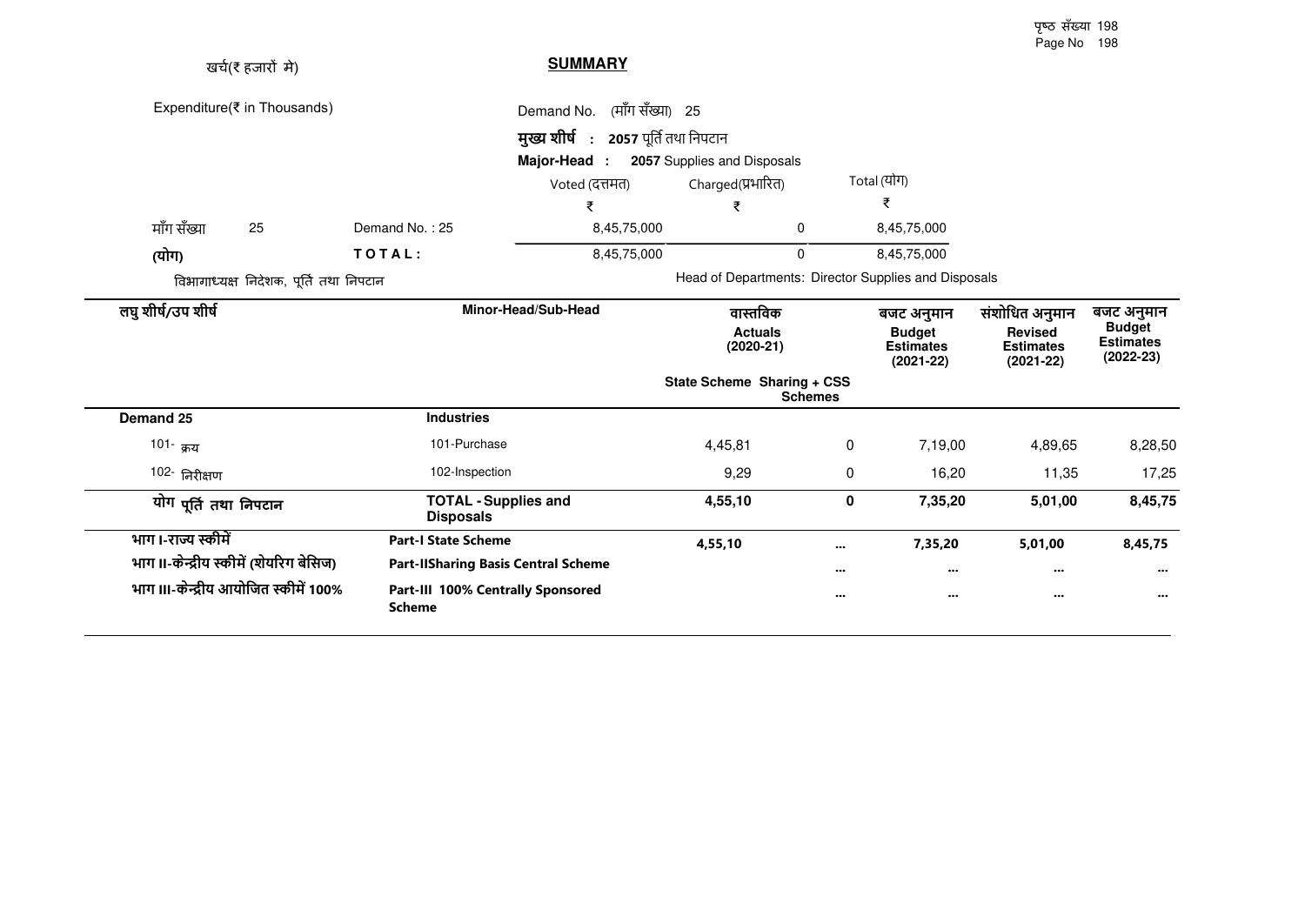पृष्ठ सँख्या 199 Page No 199

**DETAIL**

## खर्च(₹ मे) Expenditure(In  $\bar{\tau}$ )

|                      | मॉंग सॅख्या 25                  |                   | मुख्य शीर्ष:                             | 2057- | पूर्ति तथा निपटान                         |                                                                  |                                                                       |                                                                |
|----------------------|---------------------------------|-------------------|------------------------------------------|-------|-------------------------------------------|------------------------------------------------------------------|-----------------------------------------------------------------------|----------------------------------------------------------------|
|                      | Demand No. 25                   |                   | Major-Head:                              | 2057- | Supplies and Disposals                    |                                                                  |                                                                       |                                                                |
| लघु<br>शीर्ष/उपशीर्ष |                                 |                   | Minor Head/Sub Head                      |       | वास्तविक<br><b>Actuals</b><br>$(2020-21)$ | बजट अनुमान<br><b>Budget</b><br><b>Estimates</b><br>$(2021 - 22)$ | संशोधित अनुमान<br><b>Revised</b><br><b>Estimates</b><br>$(2021 - 22)$ | बजट अनुमान<br><b>Budget</b><br><b>Estimates</b><br>$(2022-23)$ |
| <b>Demand</b>        | 25<br>भाग-  राज्य योजना स्कीमें | <b>Industries</b> | <b>Part-I State Scheme</b>               |       |                                           |                                                                  |                                                                       |                                                                |
| $101 -$              | क्रय                            | $101 -$           | Purchase                                 |       |                                           |                                                                  |                                                                       |                                                                |
| $[99]$               | खरीद संगठन                      |                   | [99] Purchase Organisation.              |       | Demand: (25)                              | Industries                                                       | SAD-Directorate of Supplies and<br><b>Disposals</b>                   |                                                                |
|                      |                                 |                   | [P-01-25-2057-51-101-99-51]              |       |                                           |                                                                  |                                                                       |                                                                |
|                      | वेतन                            |                   | 01) Salary                               | R     | 2,50,84,298                               | 4,00,00,000                                                      | 2,44,00,000                                                           | 4,63,00,000                                                    |
|                      | मँहगाई भत्ता                    |                   | 03) Dearness Allowances                  | R     | 37,07,131                                 | 1,00,00,000                                                      | 56,00,000                                                             | 1,47,00,000                                                    |
|                      | यात्रा खर्चे                    |                   | 04) Travel Expenses                      | R     | 13,280                                    | 1,00,000                                                         | 70,000                                                                | 1,00,000                                                       |
|                      | कार्यालय खर्चे                  |                   | 05) Office Expenses                      | R     | 9,85,679                                  | 10,00,000                                                        | 8,00,000                                                              | 10,00,000                                                      |
|                      | किराया दरें तथा कर              |                   | 06) Rent, Rates and Taxes                | R     | 41,44,673                                 | 45,00,000                                                        | 41,00,000                                                             | 45,00,000                                                      |
|                      | छात्रवृत्ति एवम<br>वजीफे        |                   | 12) Scholarships and Stipends            | R     |                                           | 1,00,000                                                         | 65,000                                                                | 1,00,000                                                       |
|                      | मोटर वाहन                       |                   | 21) Motor Vehicle                        | R     | 1,45,459                                  | 10,00,000                                                        | 10,00,000                                                             | 2,00,000                                                       |
|                      | व्यवसाय तथा विशेष<br>सेवा       |                   | 33) Professional and Special<br>Services | R     | 14,10,449                                 | 15,00,000                                                        | 19,00,000                                                             | 20,00,000                                                      |
|                      | अन्य प्रभार                     |                   | 34) Other Charges                        | R     | 1,49,751                                  | 1,50,000                                                         | 1,00,000                                                              | 1,50,000                                                       |
|                      | पी.ओ.एल.                        |                   | 45) P.O.L                                | R     | 3,72,594                                  | 3,50,000                                                         | 3,80,000                                                              | 4,00,000                                                       |
|                      | चिकित्सा प्रतिपूर्ति            |                   | 67) Medical Reimbursement                | R     | 3,44,257                                  | 8,00,000                                                         | 5,00,000                                                              | 8,00,000                                                       |
|                      | अनुबंधित सेवा                   |                   | 69) Contractual Service                  | R     | 31,56,734                                 | 40,00,000                                                        | 34,00,000                                                             | 38,00,000                                                      |
|                      | एल.टी.सी.                       |                   | 70) Leave Travel Concession              | R     | 3,43,746                                  | 8,00,000                                                         | 8,00,000                                                              | 20,00,000                                                      |
|                      | अनुग्रह                         |                   | 79) Ex-Gratia                            | R     | 39,55,546                                 | 50,00,000                                                        | 41,50,000                                                             | 45,00,000                                                      |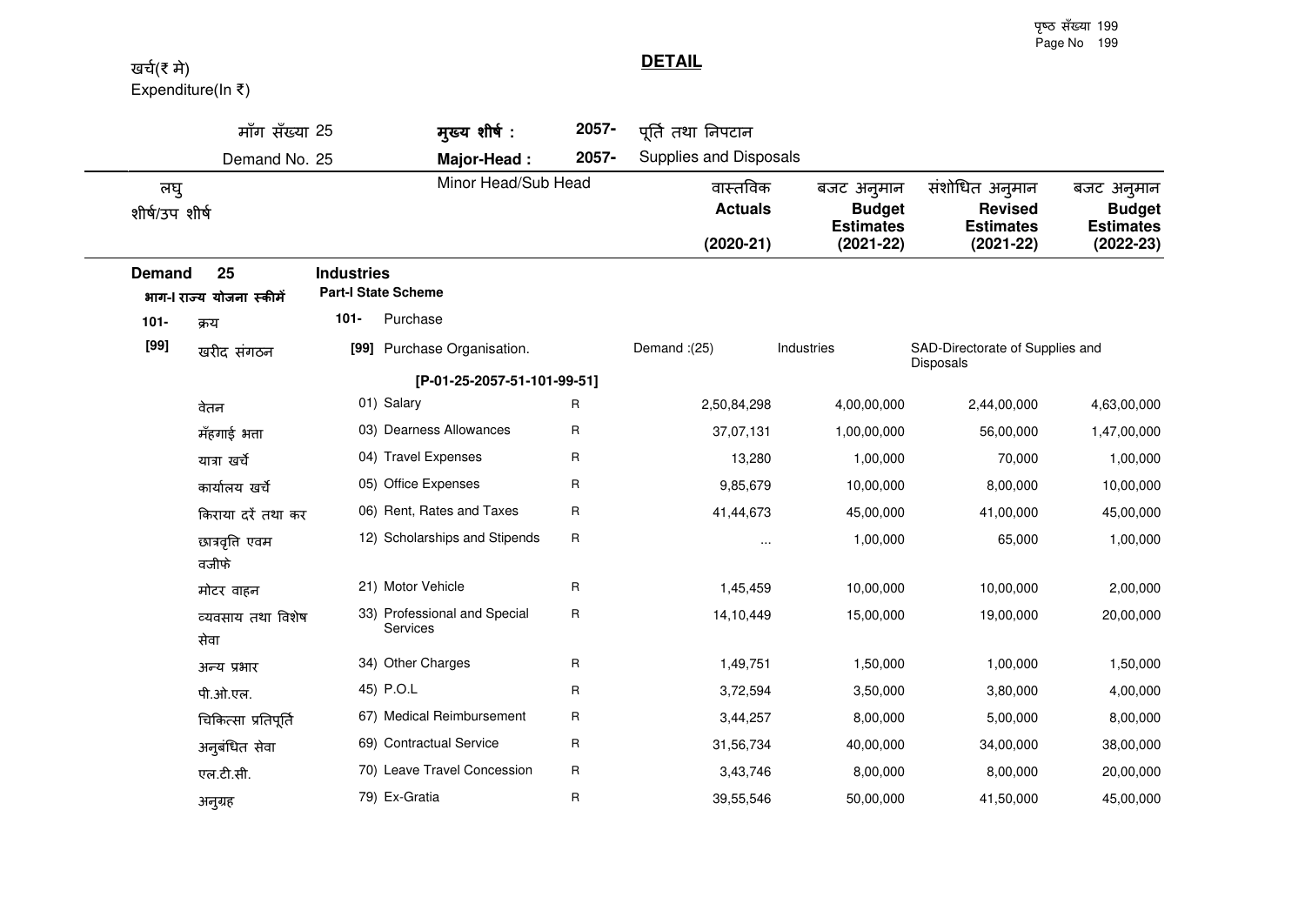पृष्ठ सँख्या 200 Page No 200

**DETAIL**

## खर्च(₹ मे) Expenditure(In ₹)

|                         | मॉंग सँख्या 25                 |                         | मुख्य शीर्ष:                      | 2057-                                     | पूर्ति तथा निपटान                                                |                                                                       |                                                                |             |
|-------------------------|--------------------------------|-------------------------|-----------------------------------|-------------------------------------------|------------------------------------------------------------------|-----------------------------------------------------------------------|----------------------------------------------------------------|-------------|
|                         | Demand No. 25                  |                         | Major-Head:                       | 2057-                                     | Supplies and Disposals                                           |                                                                       |                                                                |             |
| लघु<br>शीर्ष/उप शीर्ष   |                                | Minor Head/Sub Head     |                                   | वास्तविक<br><b>Actuals</b><br>$(2020-21)$ | बजट अनुमान<br><b>Budget</b><br><b>Estimates</b><br>$(2021 - 22)$ | संशोधित अनुमान<br><b>Revised</b><br><b>Estimates</b><br>$(2021 - 22)$ | बजट अनुमान<br><b>Budget</b><br><b>Estimates</b><br>$(2022-23)$ |             |
|                         | प्रशिक्षण                      |                         | 86) Training                      | R                                         | $\cdots$                                                         | 10,00,000                                                             | 6,00,000                                                       | 12,00,000   |
|                         | संगणना (सूचना<br>प्रोद्यौगिकी) |                         | 88) Computerisation (IT)          | R                                         | 4,51,400                                                         | 10,00,000                                                             | 6,00,000                                                       | 5,00,000    |
|                         | ऊर्जा प्रभार                   |                         | 92) Energy Charges                | R                                         | 2,86,476                                                         | 5,00,000                                                              | 4,50,000                                                       | 5,00,000    |
|                         | खरीद                           |                         | 99) Purchases                     | R                                         | 30,016                                                           | 1,00,000                                                              | 50,000                                                         | 1,00,000    |
|                         | योग [99] खरीद संगठन            | Total : <sub>[99]</sub> | Purchase Organisation.            |                                           | 4,45,81,489                                                      | 7,19,00,000                                                           | 4,89,65,000                                                    | 8,28,50,000 |
|                         | योग भाग ।-राज्य योजना स्कीमें  |                         | <b>Total: Part-I State Scheme</b> |                                           | 4,45,81,489                                                      | 7,19,00,000                                                           | 4,89,65,000                                                    | 8,28,50,000 |
| योग 101- क्रय           |                                | Total:                  | 101- Purchase                     |                                           | 4,45,81,489                                                      | 7,19,00,000                                                           | 4,89,65,000                                                    | 8,28,50,000 |
|                         | भाग-  राज्य योजना स्कीमें      |                         | <b>Part-I State Scheme</b>        |                                           |                                                                  |                                                                       |                                                                |             |
| 102-                    | निरीक्षण                       | 102-                    | Inspection                        |                                           |                                                                  |                                                                       |                                                                |             |
| [99]<br>निरीक्षण संगठन  |                                |                         | [99] Inspection Organisation.     |                                           | Demand: (25)                                                     | Industries                                                            | SAD-Directorate of Supplies and<br>Disposals                   |             |
|                         |                                |                         | [P-01-25-2057-51-102-99-51]       |                                           |                                                                  |                                                                       |                                                                |             |
|                         | वेतन                           |                         | 01) Salary                        | R                                         | 8,13,140                                                         | 12,00,000                                                             | 8,38,000                                                       | 12,00,000   |
|                         | मँहगाई भत्ता                   |                         | 03) Dearness Allowances           | R                                         | 1,15,430                                                         | 3,00,000                                                              | 1,87,000                                                       | 3,50,000    |
|                         | यात्रा खर्चे                   |                         | 04) Travel Expenses               | R                                         | $\cdots$                                                         | 10,000                                                                | 10,000                                                         | 20,000      |
|                         | एल.टी.सी.                      |                         | 70) Leave Travel Concession       | R                                         | $\cdots$                                                         | 80,000                                                                | 80,000                                                         | 1,20,000    |
|                         | प्रशिक्षण                      |                         | 86) Training                      | R                                         |                                                                  | 30,000                                                                | 20,000                                                         | 35,000      |
| योग [99] निरीक्षण संगठन |                                | Total : $[99]$          | Inspection Organisation.          |                                           | 9,28,570                                                         | 16,20,000                                                             | 11,35,000                                                      | 17,25,000   |
|                         | योग भाग ।-राज्य योजना स्कीमें  |                         | <b>Total: Part-I State Scheme</b> |                                           | 9,28,570                                                         | 16,20,000                                                             | 11,35,000                                                      | 17,25,000   |
| योग 102- निरीक्षण       |                                | Total:                  | 102- Inspection                   |                                           | 9,28,570                                                         | 16,20,000                                                             | 11,35,000                                                      | 17,25,000   |
|                         |                                | <b>D.N25</b>            | <b>Industries</b>                 |                                           | 4,55,10,059                                                      | 7,35,20,000                                                           | 5,01,00,000                                                    | 8,45,75,000 |